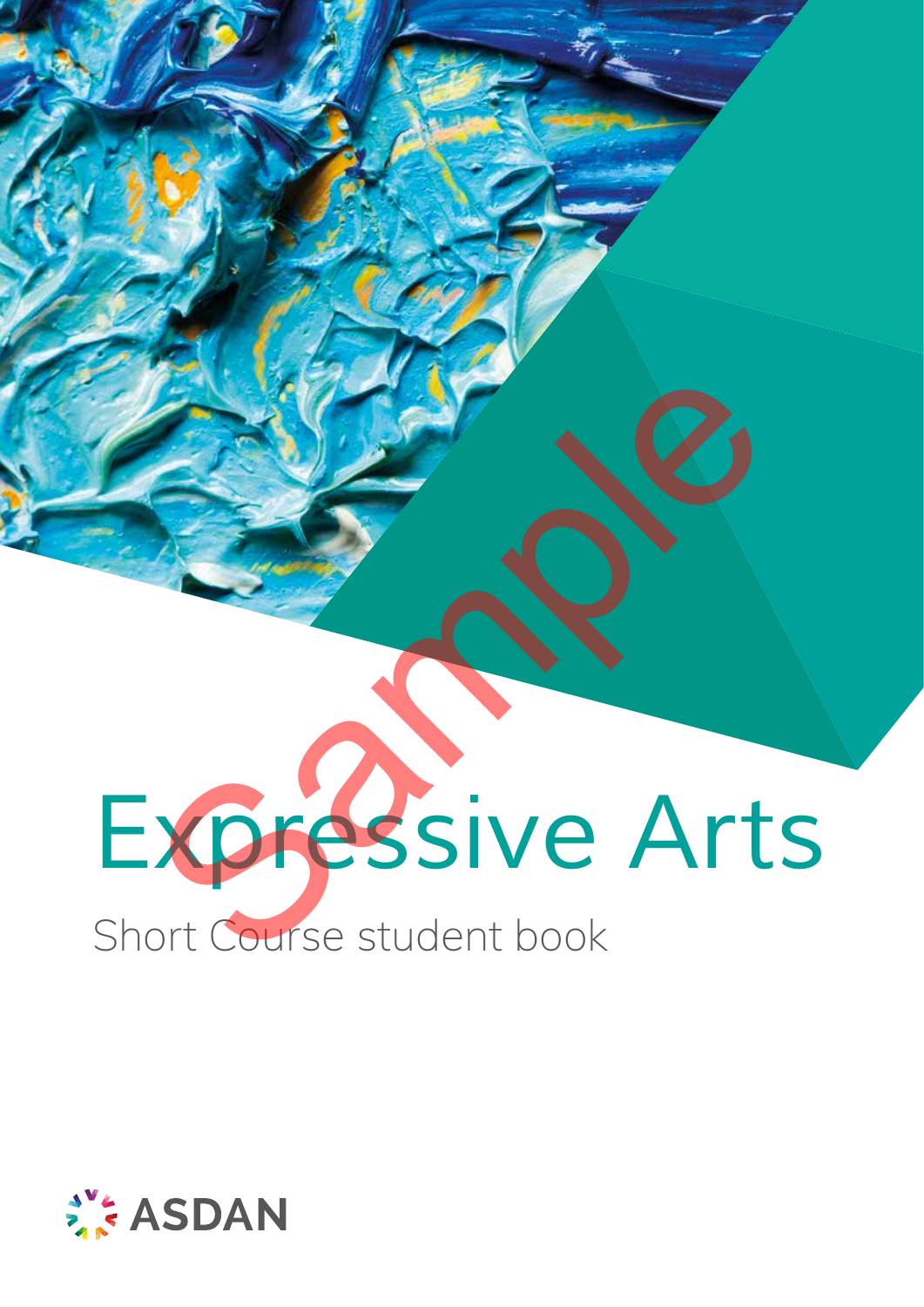| Name:   |  |  |  |
|---------|--|--|--|
| Centre: |  |  |  |
| Tutor:  |  |  |  |

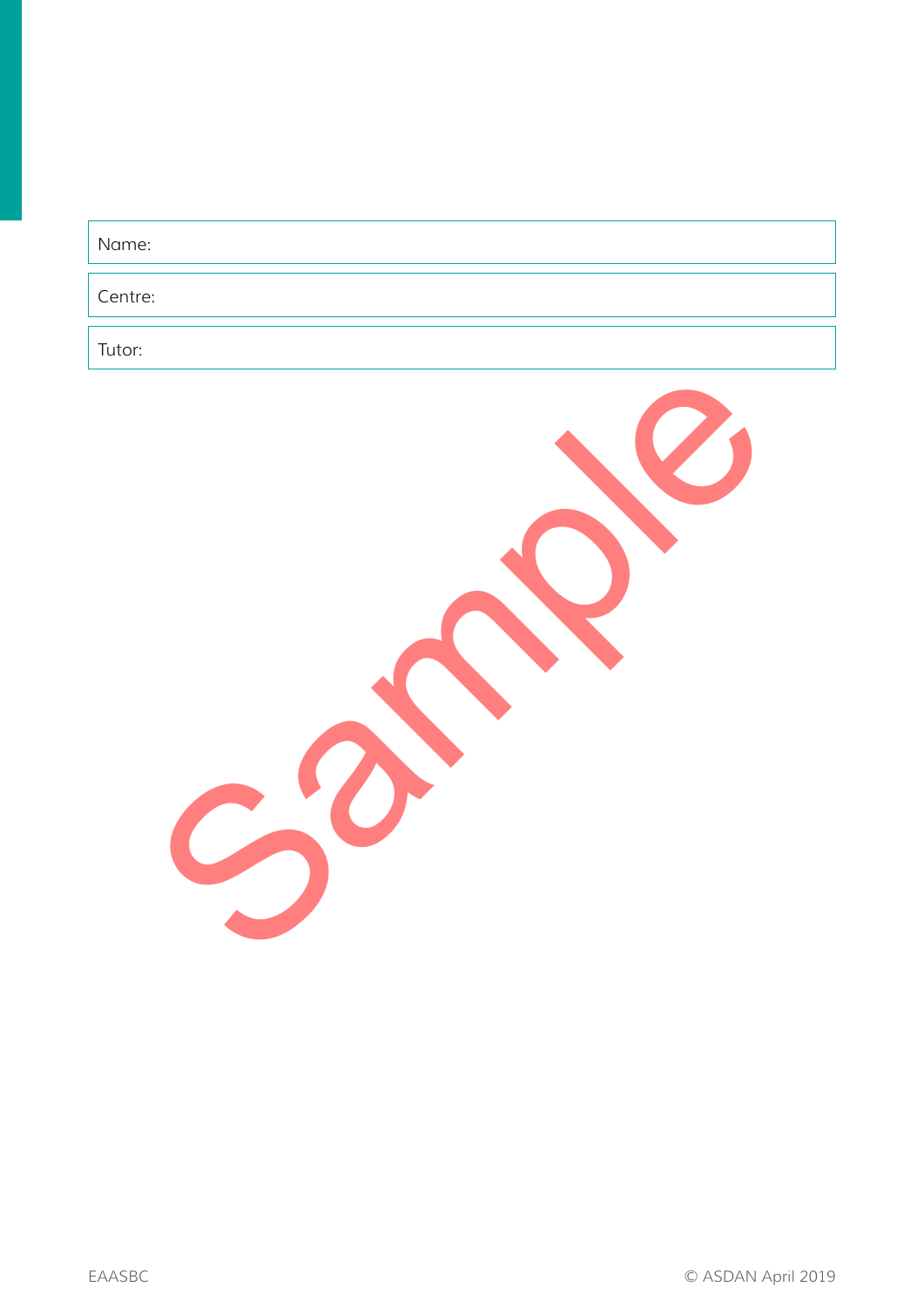## Expressive Arts Short Course student book

### **Contents**

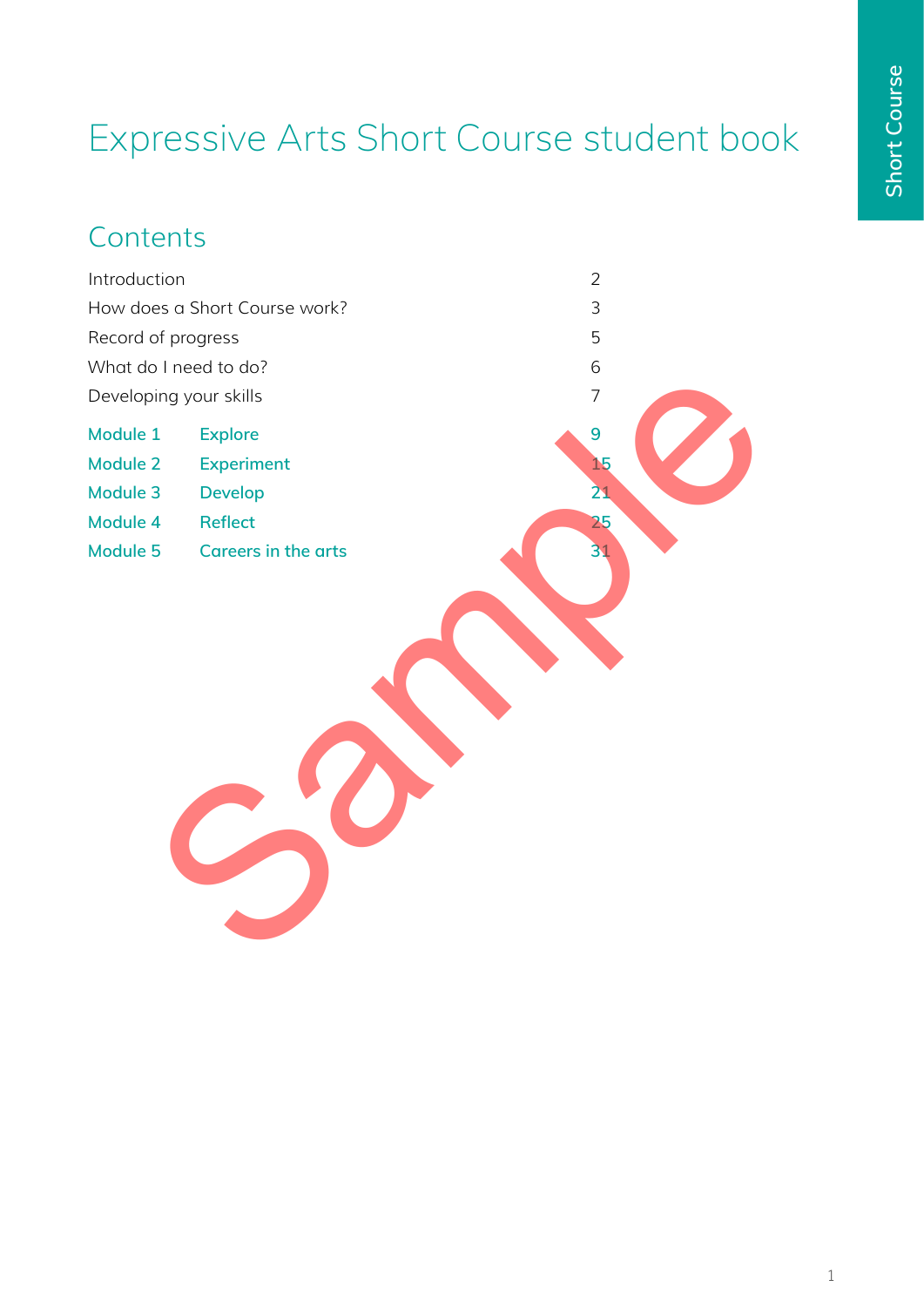### Introduction

#### **Welcome to the Expressive Arts Short Course**

This Short Course accredits up to 60 hours of your expressive arts activities. It provides opportunities for you to develop arts knowledge and skills and use them effectively.

We hope you enjoy choosing and completing the challenges and, as a result, become more confident in your knowledge of arts issues.

#### **Course aims**

The Expressive Arts Short Course will enable you to:

- Learn and demonstrate techniques in different forms of expressive arts (eq visual arts, performing arts, music, crafts, writing)
- Develop an awareness of how creative expression and enjoyment of the arts can have a positive impact on mental health and wellbeing
- Develop your own creative voice and produce your own original work
- Gain an understanding of the importance of arts and creativity in society and industry



#### **Mental health and wellbeing**

Expressive arts activities promote a healthier lifestyle and can have a positive impact on your mental health and wellbeing.

- Expressive arts allow you to explore your emotions, thoughts and feelings in a way that is personal to you.
- Finding your unique creative voice and style can be rewarding and boost your confidence.
- Concentrating on a creative task helps you to focus and gives your mind a break.
- Enjoying arts with other people helps you to connect with other people and relax.
- Appreciating the arts allows you to see beauty in the world and in other people.
- Traditional arts and crafts are a good way to spend time away from screens and technology.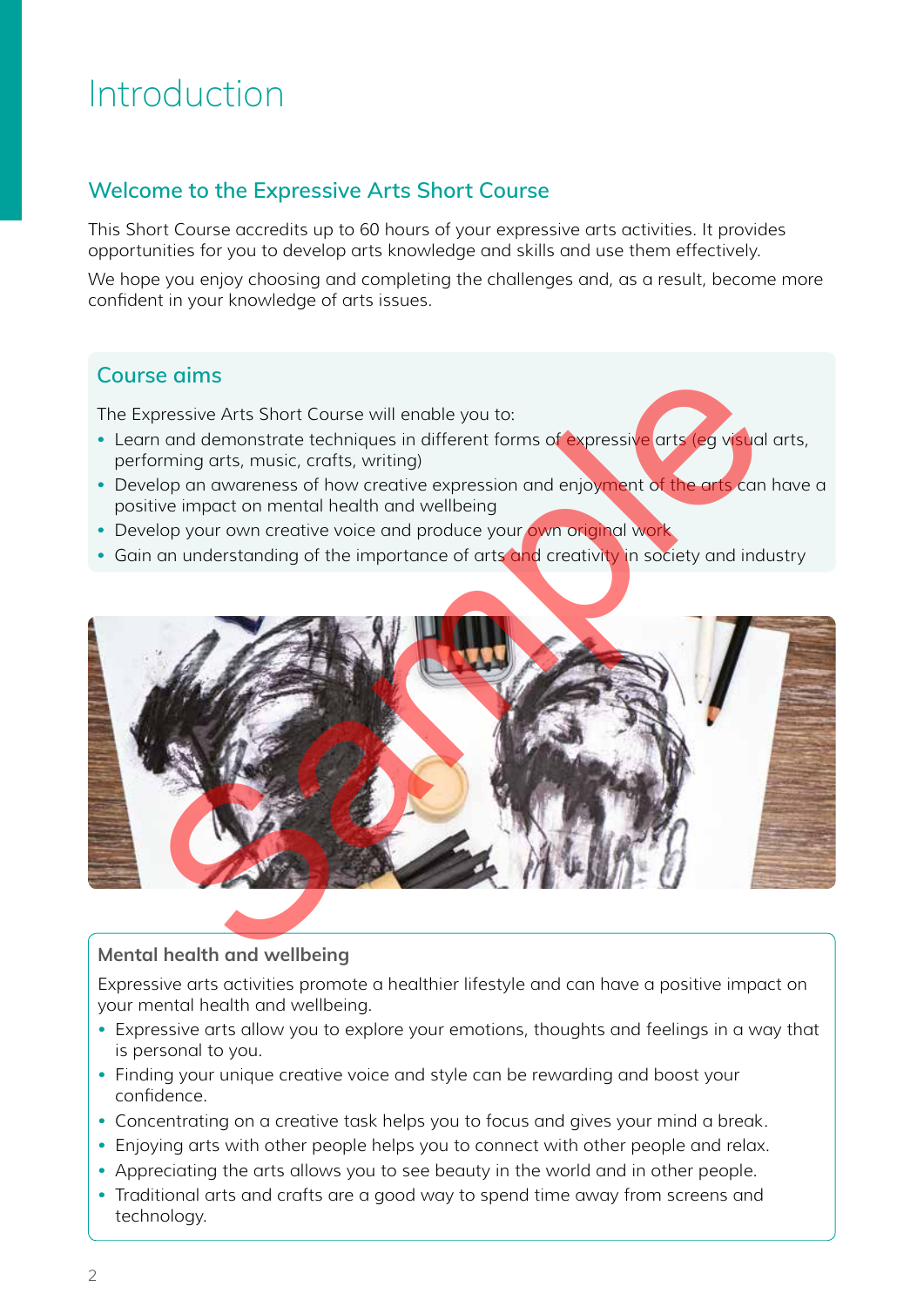### What do I need to do?



**At the end of your Short Course, your tutor will check your work and complete the tutor record on page 5. If you have met the requirements, your tutor will request your certificate from ASDAN.**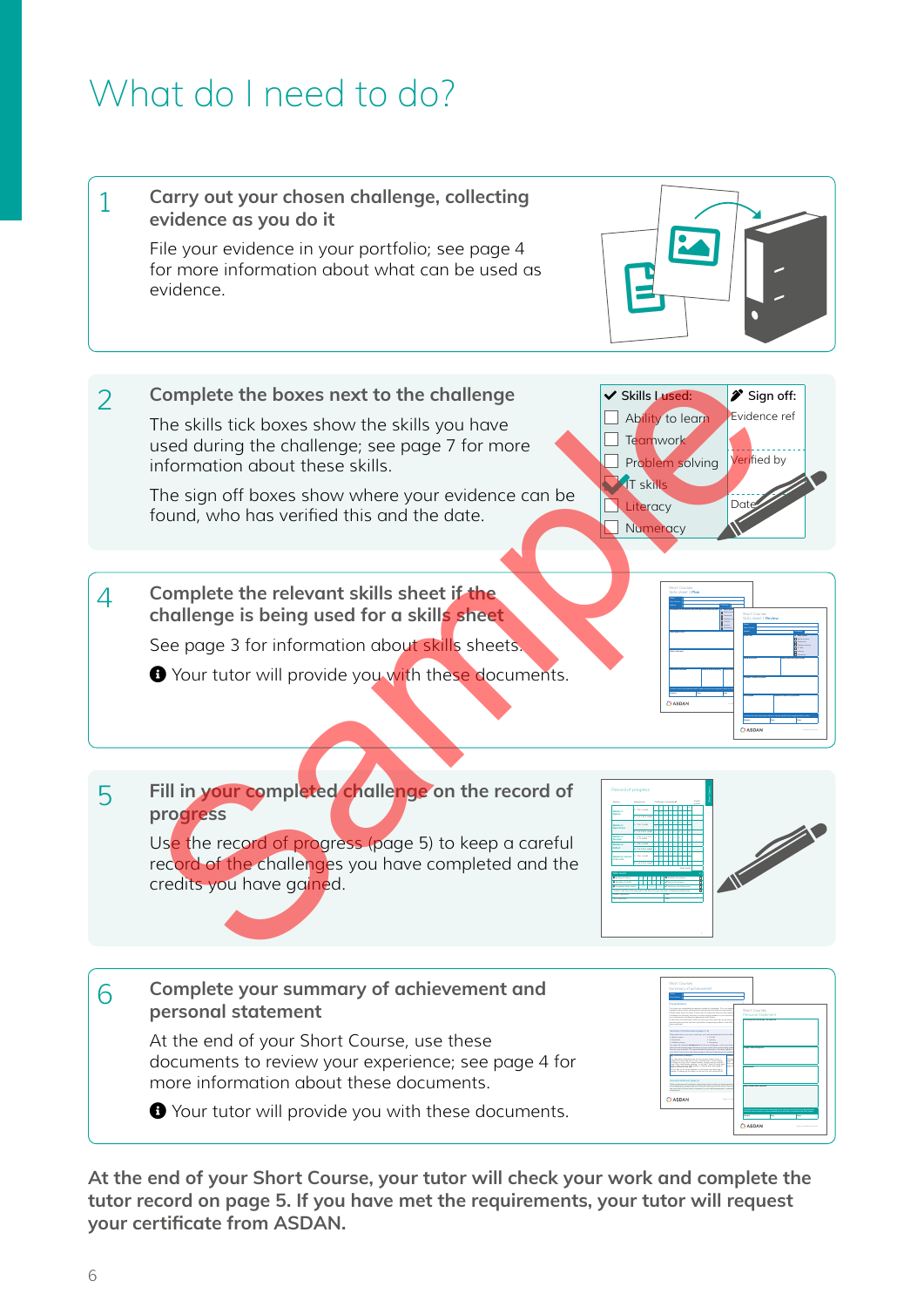## Developing your skills

#### **Core skills**

Expressive arts activities provide an excellent opportunity to develop the following core skills:

#### **Ability to learn**

This skill is about how you manage your personal learning and development. It is about planning and working towards targets to improve your performance and reviewing your progress.

#### $\Box$  IT skills

This skill is about being able to make the best use of computers and other items such as printers, scanners and digital cameras. Being familiar with how to use this equipment is vitally important in the workplace and at home.

#### **2: Teamwork**

This skill is about how you work with others when planning and carrying out activities to get things done and achieving shared objectives. This will involve working with a group of people.

#### **2** Literacy

This skill is not only about how you talk to people but also about the ways you find out information and let other people know about your views and opinions. It also includes all aspects of writing and reading. Not plenning<br>
or the control of the solution of the solution of the solution and chief the solution and chief<br>
samples the same different methods to improve<br>
shared objectives. This<br>
still is obout progress.<br>
still is obou

#### *H*- Problem solving

This skill is about recognising problems and doing something about them. It is about using different methods to find a solution and checking to see if they work.

#### *<u>H</u>* Numeracy

This skill is about your ability to use numbers. If, for example, you've measured or calculated something you will have used numeracy skills. Being able to use numbers is a skill highly valued by employers.

#### **Recording core skills development**

Next to each challenge is a set of tick boxes where you can record the skills you have used and developed during the activity.

#### **Expressive Arts skills**

In addition to the six core skills above, the challenges in the Expressive Arts Short Course will enable you to develop the following expressive arts skills:

- creativity
- arts knowledge
- openness to experience
- communicating ideas
- empathy
- self-management
- critique

The skills that you will develop are listed underneath each challenge, for example:

**Expressive**  Arts knowledge | Communicating ideas | **Arts skills:**  Empathy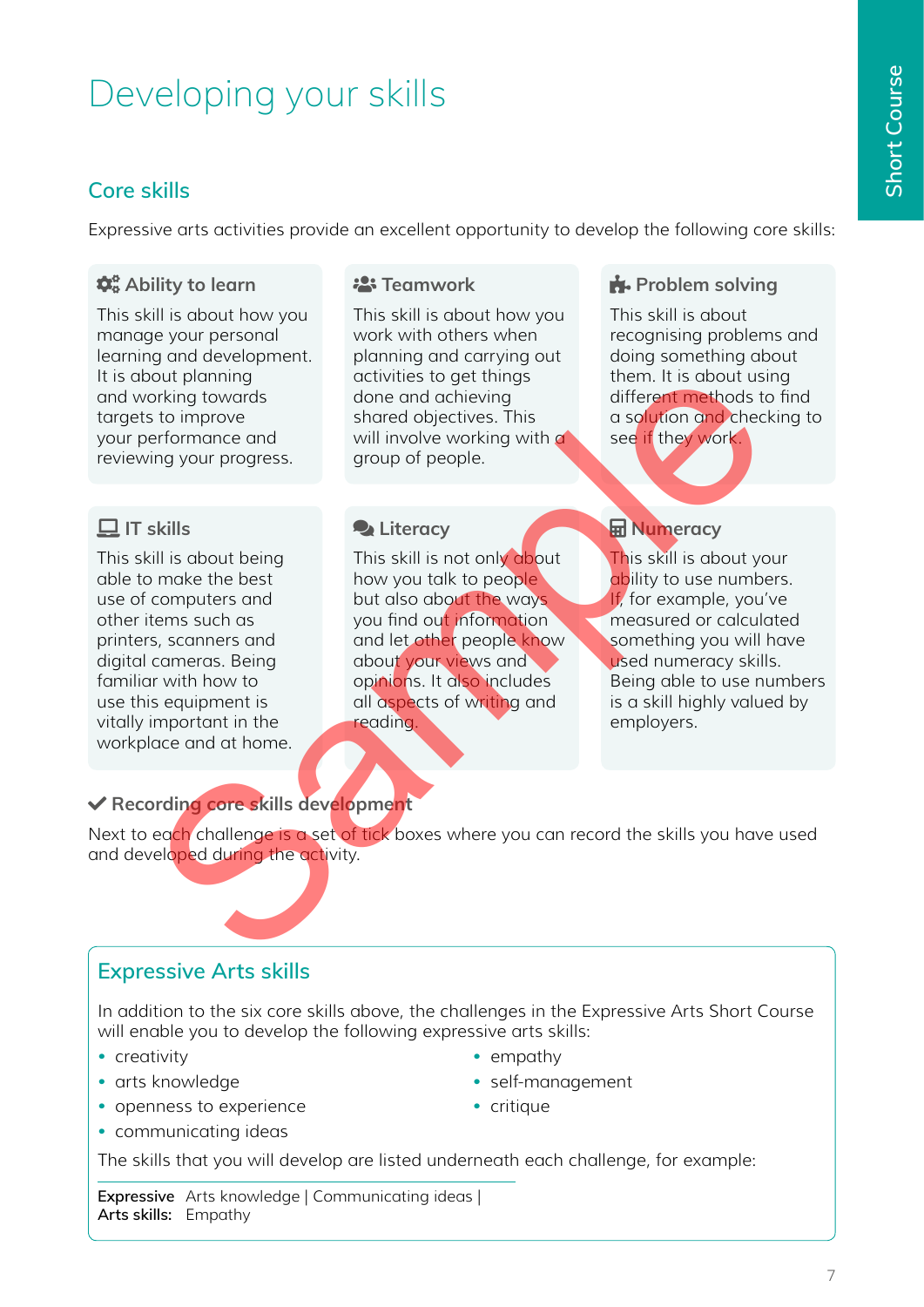# *Module 1 Explore* Sample 1

**The aim of this module is to encourage you to explore different aspects of expressive arts and creativity. The module includes opportunities to try new techniques, research arts topics and explore creative themes.**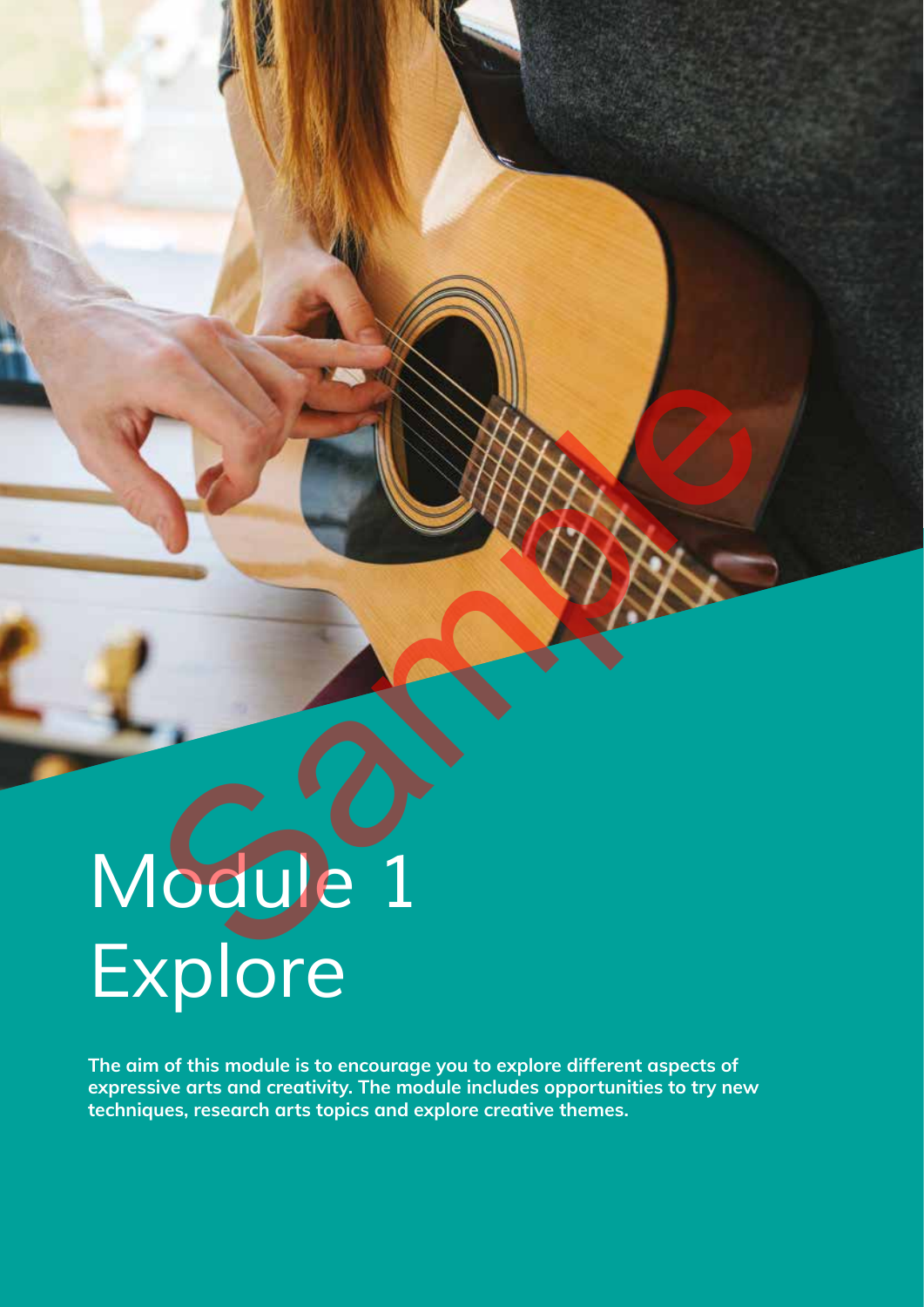## Module 1 Explore

#### **Section A: Complete THREE challenges over 10 hours for 1 credit**

|  | Share ideas about creative and expressive arts that<br>people experience from childhood onwards.                                                                                                                                                                                                                                          | ✔ Skills I used:                                                                                         | Sign off:                                        |
|--|-------------------------------------------------------------------------------------------------------------------------------------------------------------------------------------------------------------------------------------------------------------------------------------------------------------------------------------------|----------------------------------------------------------------------------------------------------------|--------------------------------------------------|
|  |                                                                                                                                                                                                                                                                                                                                           | Ability to learn                                                                                         | Evidence ref                                     |
|  | Choose a memory of an expressive arts experience<br>that you have had. Describe in detail how you were                                                                                                                                                                                                                                    | Teamwork                                                                                                 |                                                  |
|  | involved and what you thought and felt about the                                                                                                                                                                                                                                                                                          | Problem solving                                                                                          | Verified by                                      |
|  | experience.                                                                                                                                                                                                                                                                                                                               | IT skills                                                                                                |                                                  |
|  | Expressive                                                                                                                                                                                                                                                                                                                                | Literacy                                                                                                 | Date                                             |
|  | Empathy<br>Arts skills:                                                                                                                                                                                                                                                                                                                   | Numeracy                                                                                                 |                                                  |
|  | In a group, explore opportunities for expressive<br>arts involvement in your local community. Produce<br>a list of groups, organisations and facilities that<br>provide opportunities to experience and appreciate<br>creativity in your local community.<br><b>Expressive</b><br>Arts knowledge   Openness to experience<br>Arts skills: | ✔ Skills I used:<br>Ability to learn<br>Teamwork<br>Problem solving<br>IT skills<br>Literacy<br>Numeracy | Sign off:<br>Evidence ref<br>Verified by<br>Date |

Start and maintain a thinking diary. Use this to keep ideas, notes, drawings, photos and experiments that relate to your expressive arts practice. 3

> Record your feelings, perceptions and dreams as well as your knowledge, process and use of techniques, instruments, tools and materials.

**Expressive**  Creativity | Arts knowledge | **Arts skills:**  Communicating ideas | Self-management Skills I used: **P** Sign off: Ability to learn | Evidence ref Teamwork  $\Box$  Problem solving Verified by  $\overline{\phantom{a}}$  IT skills Literacy Date Numeracy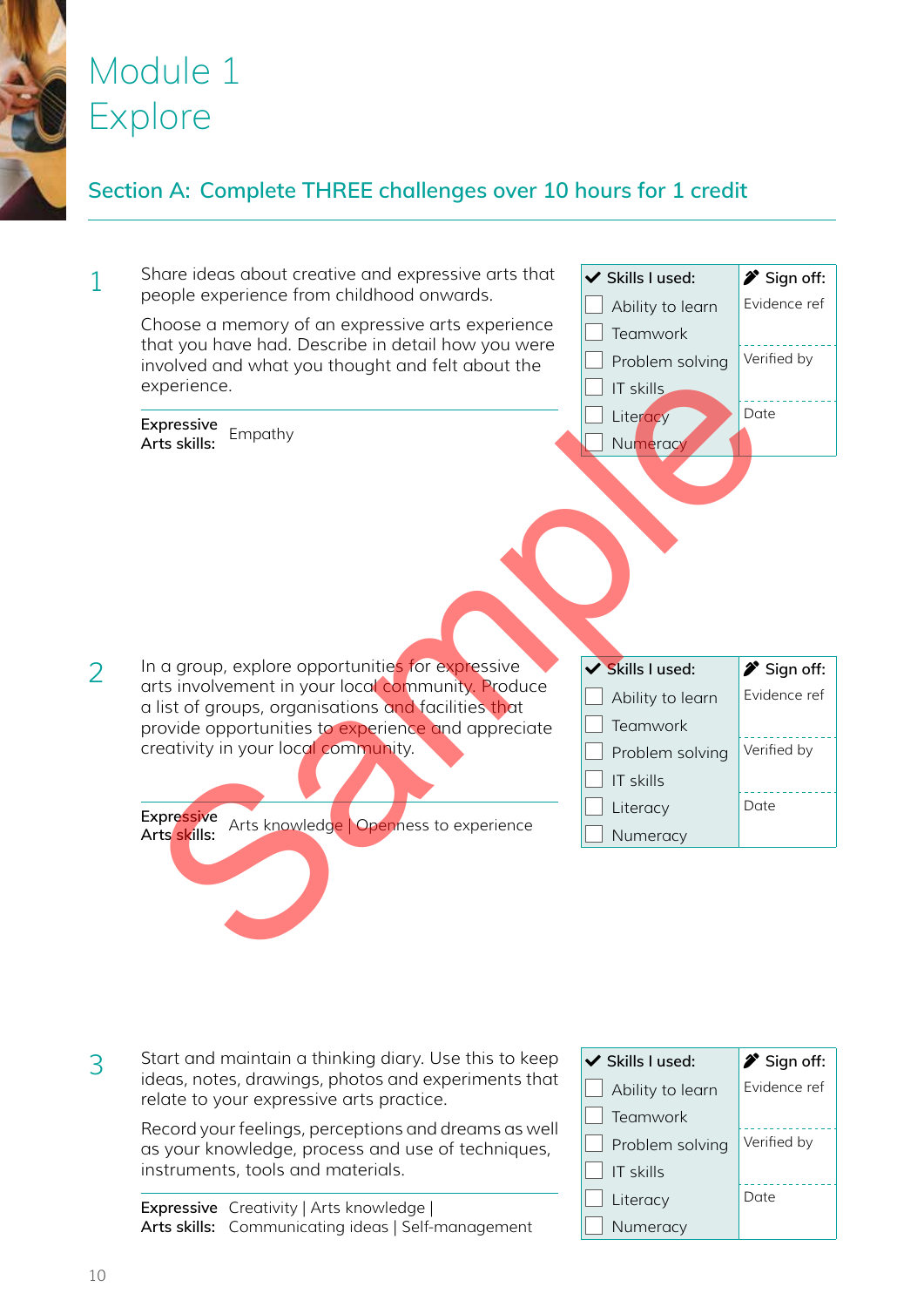# *Module 3 Develop* Samples River

**The aim of this module is to allow you to develop your expressive and creative skills through an extended arts project of your choice. The module provides opportunities for you to choose your project and develop your own creative voice to produce a personal response.**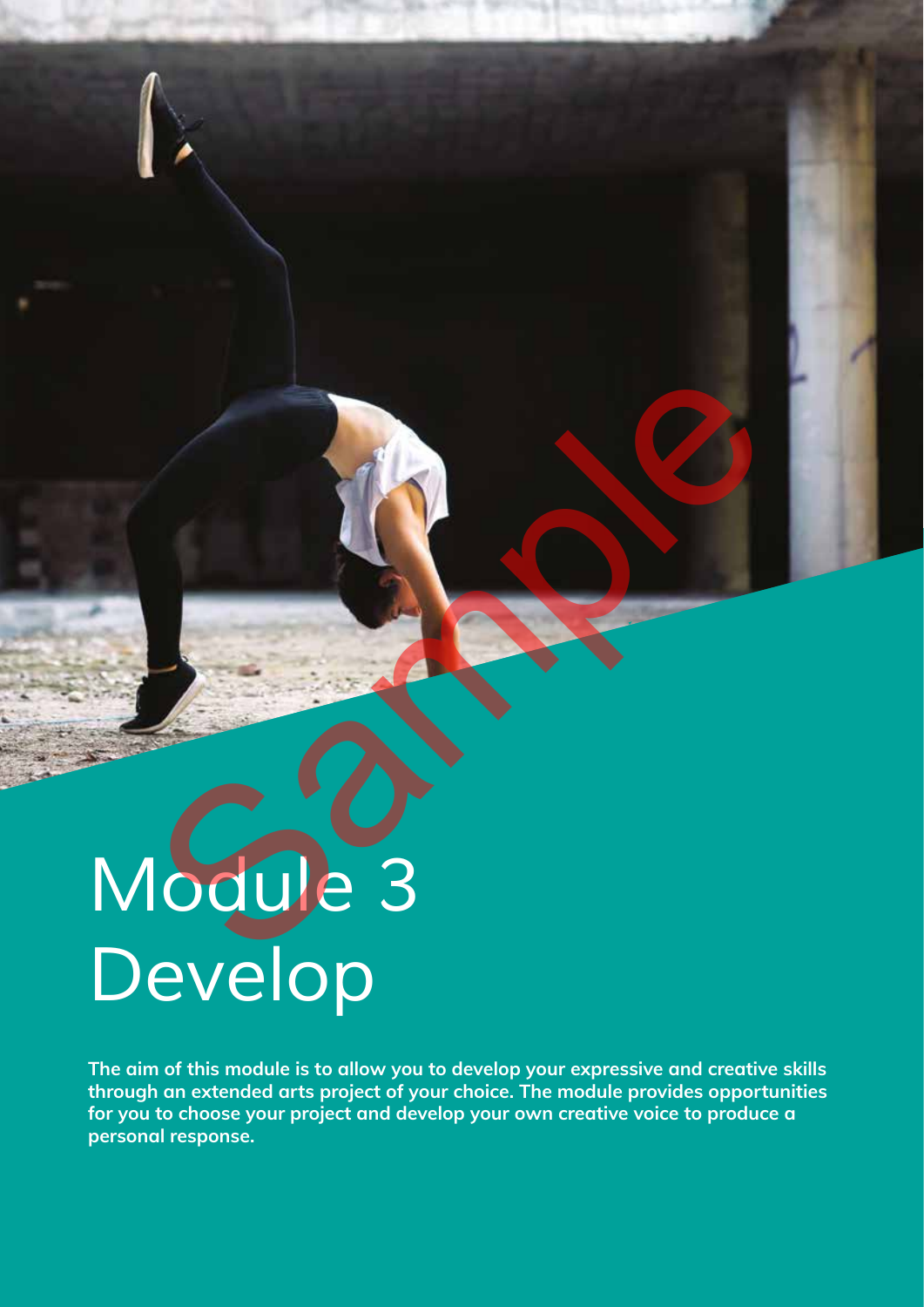23

- Learn a new creative skill over a period of time (eg playing a musical instrument, dancing, animation, painting, knitting, circus skills). Keep records to show:  $\Delta$ 
	- your involvement at each stage
	- reviews of your progress
	- any problems you encountered and how you solved them
	- your awareness of health and safety

**Expressive Arts skills:**  Creativity | Arts knowledge | Openness to experience | Communicating ideas | Empathy | Self-management

- Mentor a group to help them improve their 5
	- expressive arts skills. Keep records to show:
		- your involvement at each stage
		- reviews of your progress
		- any problems you encountered and how you solved them
		- your awareness of health and safety

**Expressive** Creativity | Communicating ideas | Empathy | **Arts skills:**  Self-management

Organise and run a community arts event or project. Keep records to show: 6

- your involvement at each stage
- reviews of your progress
- any problems you encountered and how you solved them
- your awareness of health and safety

**Expressive** Creativity | Communicating ideas | Empathy | **Arts skills:**  Self-management

| Problem solving | Verified by |
|-----------------|-------------|
| IT skills       |             |
| Literacy        | Date        |
| Numeracy        |             |
|                 |             |
|                 |             |
|                 |             |

Skills I used: <sup>2</sup> Sign off: Ability to learn | Evidence ref

Teamwork





- Skills I used: **P** Sign off: Ability to learn Evidence ref Teamwork Problem solving Verified by
- IT skills
- Literacy Date
- Numeracy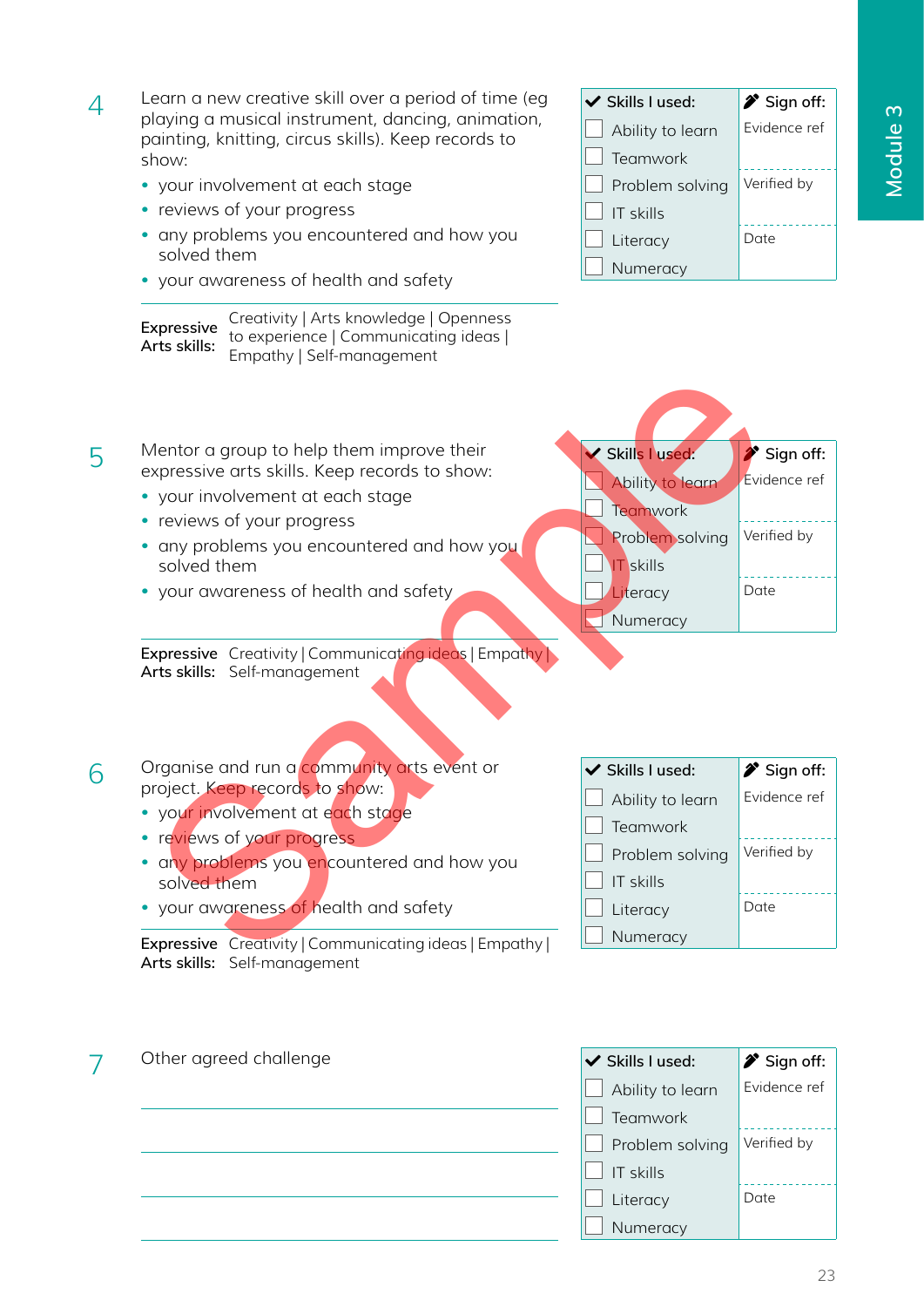## *Module 5 Careers in the arts* Sample 5

**The aim of this module is to explore a wide range of career opportunities in expressive arts. The module provides opportunities to experience working in the arts and to be inspired by other artists or those working in the arts.**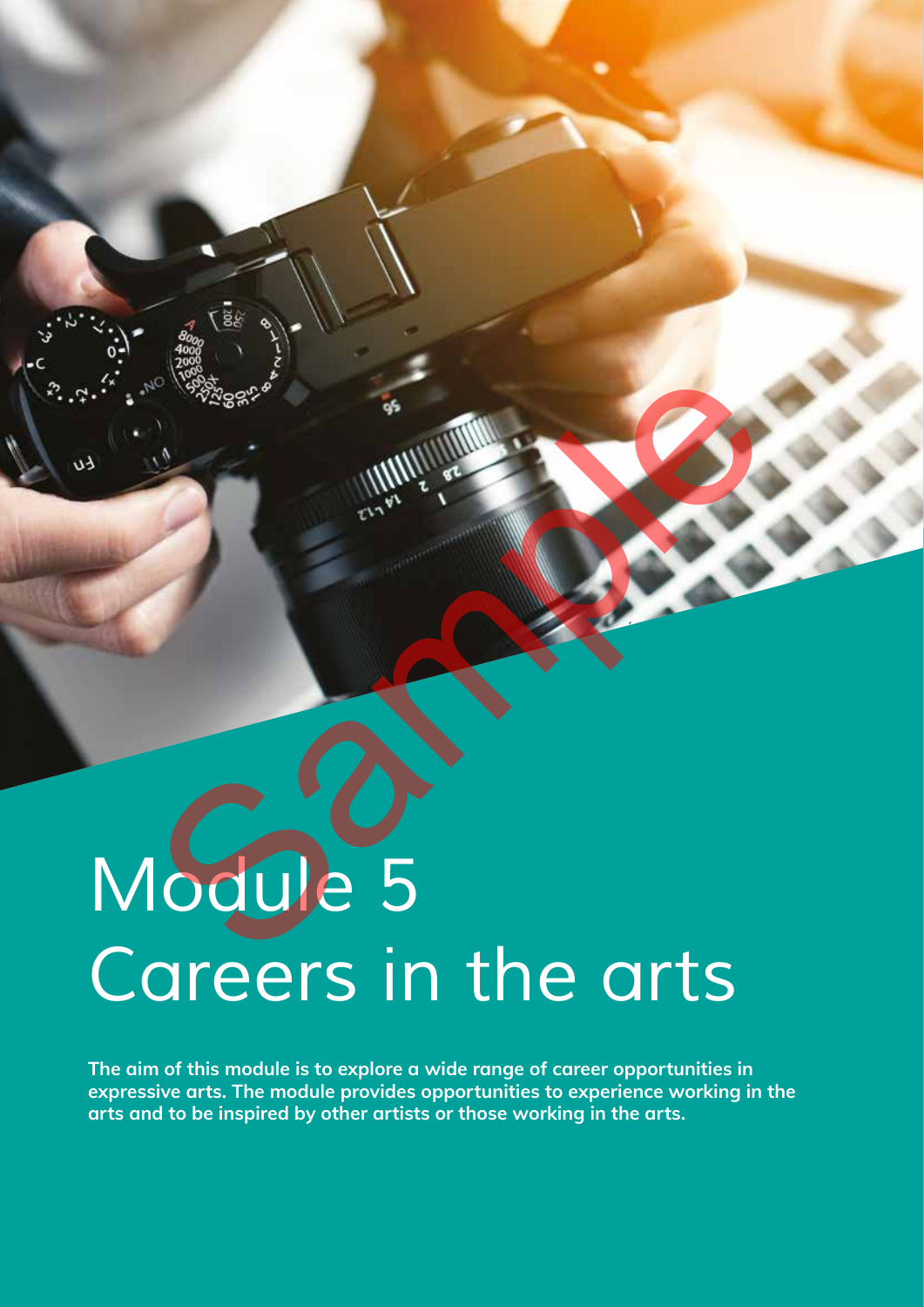### Module 5 Careers in the arts

#### **Section B: Complete ONE or TWO challenges over 10 hours for 1 credit**



Spend a day or more (**at least 10 hours**) shadowing someone who is self-employed and works in the arts, media or creative industries. 3

> Summarise your experience in a creative format (eg video, animation, design, performance), describing what you found particularly informative, inspiring and influential. Share your summary with the person you shadowed and thank them.

**Expressive** Creativity | Arts knowledge | Openness to **Arts skills:**  experience | Empathy | Self-management

| $\vee$ Skills I used: | Sign off:    |
|-----------------------|--------------|
| Ability to learn      | Evidence ref |
| Teamwork              |              |
| Problem solving       | Verified by  |
| IT skills             |              |
| Literacy              | Date         |
| Numeracy              |              |